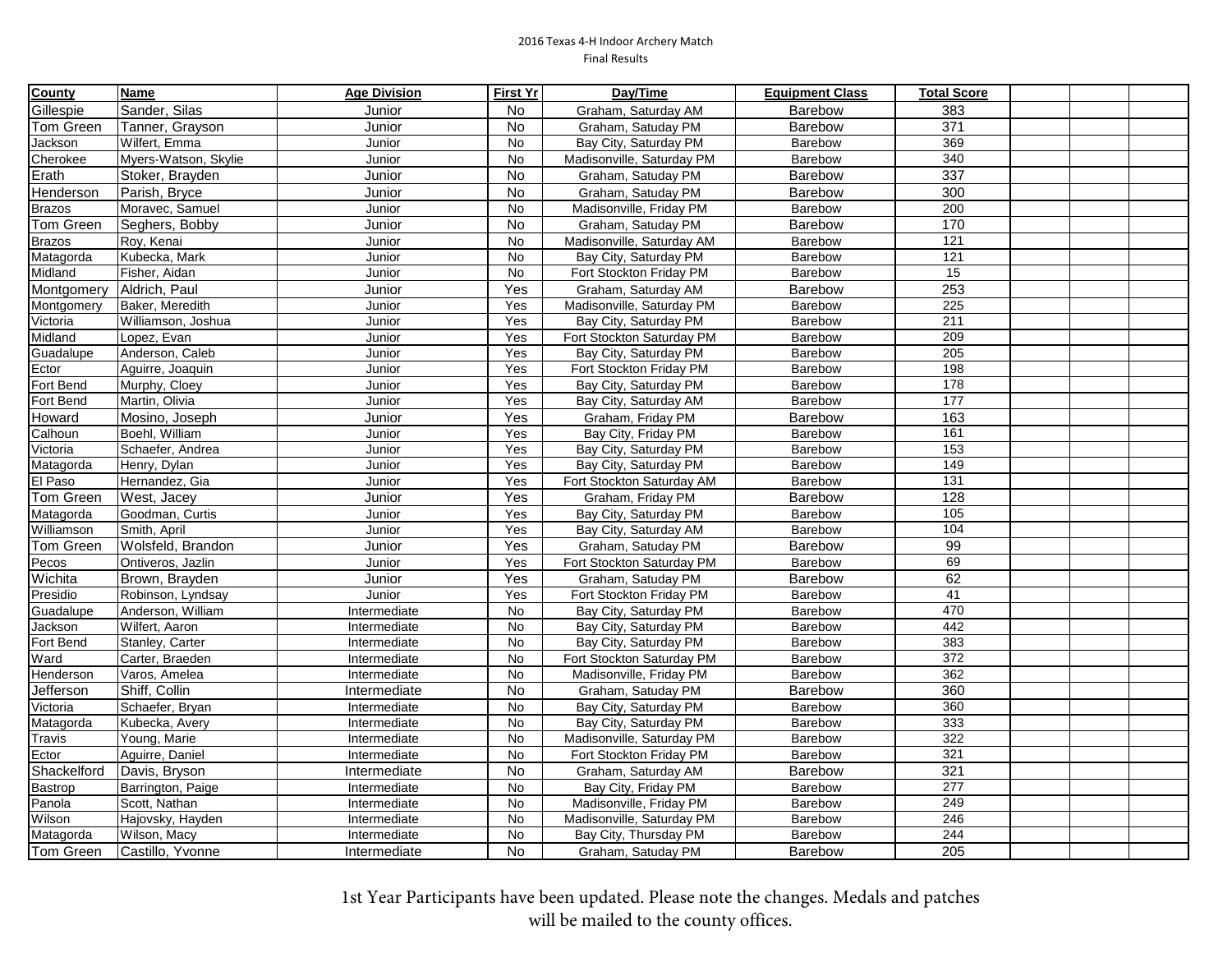| Gillespie      | Sander, Silas        | Junior       | No        | Graham, Saturday AM       | Barebow               | 383 |  |  |
|----------------|----------------------|--------------|-----------|---------------------------|-----------------------|-----|--|--|
| Leon           | Powers, Katherine    | Intermediate | No        | Madisonville, Saturday PM | <b>Barebow</b>        | 166 |  |  |
| Matagorda      | Huffman, Savannah    | Intermediate | No        | Bay City, Thursday PM     | Barebow               | 158 |  |  |
| Wichita        | Carrion, Casey       | Intermediate | <b>No</b> | Graham, Friday PM         | <b>Barebow</b>        | 60  |  |  |
| Wilson         | Ireton, Alexis       | Intermediate | Yes       | Madisonville, Saturday PM | Barebow               | 320 |  |  |
| Jasper         | Ellison, Connor      | Intermediate | Yes       | Madisonville, Saturday AM | Barebow               | 284 |  |  |
| Montgomery     | Aldrich, Catherine   | Intermediate | Yes       | Graham, Saturday AM       | Barebow               | 222 |  |  |
| Tom Green      | Lawrence, Toby       | Intermediate | Yes       | Graham, Satuday PM        | <b>Barebow</b>        | 209 |  |  |
| Matagorda      | Winkenwerder, Seth   | Intermediate | Yes       | Bay City, Thursday PM     | <b>Barebow</b>        | 176 |  |  |
| Wichita        | Stade, Elijah        | Intermediate | Yes       | Graham, Satuday PM        | <b>Barebow</b>        | 120 |  |  |
| Wichita        | Springer, Alyssa     | Intermediate | Yes       | Graham, Saturday AM       | <b>Barebow</b>        | 112 |  |  |
| Wichita        | Brown, Phillip       | Intermediate | Yes       | Graham, Satuday PM        | Barebow               | 49  |  |  |
| Pecos          | Perales, Christopher | Intermediate | Yes       | Fort Stockton Saturday PM | Barebow               | 33  |  |  |
| Floyd          | Esty, Mason          | Senior I     | <b>No</b> | Graham, Friday PM         | Barebow               | 438 |  |  |
| <b>Bexar</b>   | Walshe, Neal         | Senior I     | <b>No</b> | Madisonville, Thursday PM | Barebow               | 399 |  |  |
| <b>Wilson</b>  | Ireton, Amanda       | Senior I     | Yes       | Madisonville, Saturday PM | Barebow               | 401 |  |  |
| Wichita        | Dison, Sean          | Senior I     | Yes       | Graham, Satuday PM        | Barebow               | 292 |  |  |
| Presidio       | Roch, Huck           | Senior I     | Yes       | Fort Stockton Saturday PM | Barebow               | 273 |  |  |
| Williamson     | Fulwider, Abbey      | Senior I     | Yes       | Bay City, Saturday AM     | Barebow               | 223 |  |  |
| Leon           | Curtner, Michael     | Senior II    | No        | Madisonville, Thursday PM | Barebow               | 543 |  |  |
| Wilson         | Schwartz, Michael    | Senior II    | No        | Madisonville, Saturday PM | Barebow               | 507 |  |  |
| Bexar          | Pruitt, Daniel       | Senior II    | No        | Madisonville, Thursday PM | Barebow               | 442 |  |  |
| Panola         | Whitaker, Brandon    | Senior II    | No        | Madisonville, Saturday PM | Barebow               | 309 |  |  |
| Wilson         | Schwartz, Sarah      | Senior II    | No        | Madisonville, Saturday PM | Barebow               | 270 |  |  |
| Williamson     | Smith, Heather       | Senior II    | No        | Bay City, Saturday AM     | Barebow               | 215 |  |  |
| Tom Green      | Castillo, Nicholas   | Senior II    | <b>No</b> | Graham, Satuday PM        | Barebow               | 197 |  |  |
| Coryell        | Courtney, Shea       | Senior II    | No        | Graham, Saturday AM       | Barebow               | 164 |  |  |
| Pecos          | Grigsby, Colby       | Senior II    | No        | Graham, Friday PM         | Barebow               | 160 |  |  |
| Wichita        | Stade, Malachi       | Senior II    | Yes       | Graham, Saturday AM       | Barebow               | 365 |  |  |
| Tom Green      | Ingalls, ISABELLE    | Senior II    | Yes       | Graham, Satuday PM        | Barebow               | 202 |  |  |
| Travis         | Baca, Bryce          | Junior       | No        | Madisonville, Saturday PM | <b>Compound Aided</b> | 507 |  |  |
| Leon           | McLemore, Gabe       | Junior       | No        | Madisonville, Thursday PM | <b>Compound Aided</b> | 503 |  |  |
| Pecos          | Wrinkle, Logan       | Junior       | No        | Fort Stockton Friday PM   | <b>Compound Aided</b> | 497 |  |  |
| Midland        | Vickery, Benton      | Junior       | <b>No</b> | Fort Stockton Saturday PM | <b>Compound Aided</b> | 488 |  |  |
| Anderson       | Honeycutt, Bayli     | Junior       | No        | Madisonville, Friday PM   | <b>Compound Aided</b> | 477 |  |  |
| Henderson      | Parish, Bryce        | Junior       | <b>No</b> | Graham, Saturday AM       | <b>Compound Aided</b> | 459 |  |  |
| Wharton        | Stary, Colton        | Junior       | No        | Bay City, Friday PM       | <b>Compound Aided</b> | 450 |  |  |
| Henderson      | Varos, Benjamin      | Junior       | No        | Madisonville, Friday PM   | <b>Compound Aided</b> | 446 |  |  |
| Wharton        | Rodriguez, Cody      | Junior       | No        | Bay City, Saturday AM     | <b>Compound Aided</b> | 437 |  |  |
| Bexar          | Koss, Riley          | Junior       | No        | Madisonville, Saturday PM | <b>Compound Aided</b> | 436 |  |  |
| Marion         | Moore, Hunter        | Junior       | No        | Graham, Satuday PM        | Compound Aided        | 436 |  |  |
| Montgomery     | Clark, Theodore      | Junior       | No        | Graham, Saturday AM       | <b>Compound Aided</b> | 426 |  |  |
| El Paso        | Ramirez, Taylor      | Junior       | No        | Fort Stockton Saturday AM | <b>Compound Aided</b> | 423 |  |  |
| Limestone      | Melasky, Marshall    | Junior       | No        | Madisonville, Saturday AM | <b>Compound Aided</b> | 422 |  |  |
| Leon           | Johnson, Zayne       | Junior       | No        | Madisonville, Saturday PM | <b>Compound Aided</b> | 420 |  |  |
| Wilson         | McKenzie, Austin     | Junior       | No        | Madisonville, Saturday PM | <b>Compound Aided</b> | 400 |  |  |
| Midland        | Fisher, Aidan        | Junior       | No        | Fort Stockton Saturday PM | <b>Compound Aided</b> | 388 |  |  |
| <b>Dickens</b> | Jenkins, Ella        | Junior       | <b>No</b> | Graham, Friday PM         | <b>Compound Aided</b> | 381 |  |  |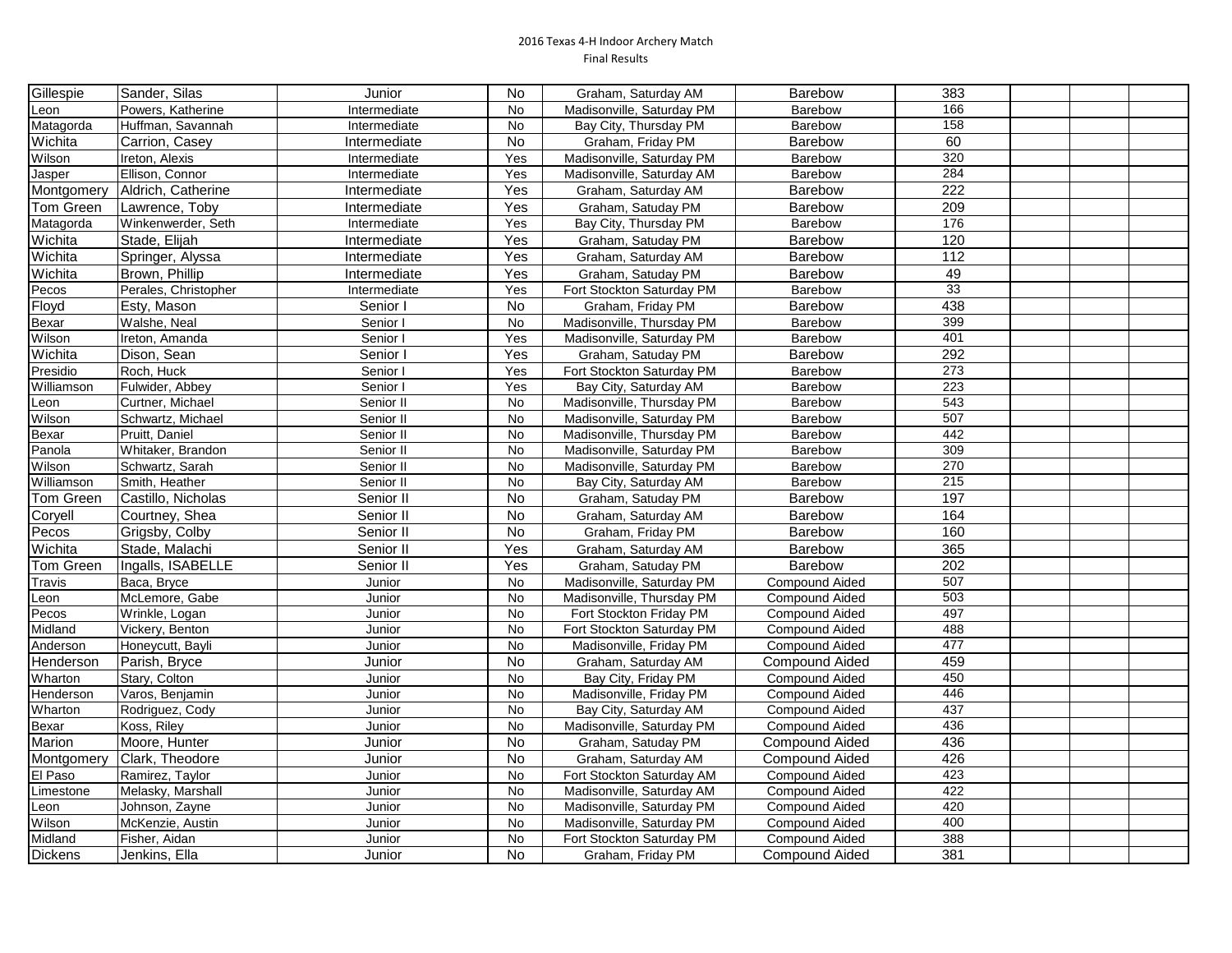| Gillespie     | Sander, Silas       | Junior | No        | Graham, Saturday AM       | Barebow               | 383               |  |  |
|---------------|---------------------|--------|-----------|---------------------------|-----------------------|-------------------|--|--|
| Madison       | Driver, Bailey      | Junior | No        | Madisonville, Friday PM   | <b>Compound Aided</b> | 339               |  |  |
| <b>Bosque</b> | Bowers, Dustan      | Junior | No        | Graham, Saturday AM       | Compound Aided        | 335               |  |  |
| Henderson     | Maronge, Kaden      | Junior | No        | Madisonville, Saturday PM | Compound Aided        | 330               |  |  |
| Ward          | Smith, Kaden        | Junior | <b>No</b> | Fort Stockton Saturday AM | Compound Aided        | 330               |  |  |
| Jones         | Raney, Max          | Junior | No        | Graham, Saturday AM       | <b>Compound Aided</b> | 317               |  |  |
| Limestone     | Roark, Aidan        | Junior | <b>No</b> | Madisonville, Saturday AM | Compound Aided        | 308               |  |  |
| Ward          | Cox, Cameron        | Junior | <b>No</b> | Fort Stockton Saturday AM | <b>Compound Aided</b> | 304               |  |  |
| Fort Bend     | Oliver, Colton      | Junior | <b>No</b> | Bay City, Saturday PM     | <b>Compound Aided</b> | 301               |  |  |
| Panola        | Nelson, Autumn      | Junior | <b>No</b> | Madisonville, Saturday AM | <b>Compound Aided</b> | 286               |  |  |
| Fort Bend     | Wleczyk, Tyler      | Junior | <b>No</b> | Bay City, Saturday AM     | <b>Compound Aided</b> | 284               |  |  |
| Tom Green     | Tanner, Grayson     | Junior | <b>No</b> | Graham, Friday PM         | <b>Compound Aided</b> | 283               |  |  |
| Bosque        | Dunnam, Lydia       | Junior | No        | Graham, Saturday AM       | <b>Compound Aided</b> | 264               |  |  |
| Fort Bend     | Stanley, Aaryn      | Junior | <b>No</b> | Bay City, Saturday PM     | <b>Compound Aided</b> | 262               |  |  |
| Ward          | Carter, Zachary     | Junior | No        | Fort Stockton Friday PM   | <b>Compound Aided</b> | 197               |  |  |
| El Paso       | Clark, Ruger        | Junior | No        | Fort Stockton Saturday AM | Compound Aided        | 186               |  |  |
| Pecos         | McIntyre, Jetty     | Junior | No        | Fort Stockton Saturday AM | <b>Compound Aided</b> | 170               |  |  |
| El Paso       | LeFebvere, Andrew   | Junior | No        | Fort Stockton Saturday AM | <b>Compound Aided</b> | $\frac{115}{115}$ |  |  |
| Young         | Attaway, Adrian     | Junior | No        | Graham, Friday PM         | Compound Aided        | 85                |  |  |
| Jackson       | Snyder, Cobyn       | Junior | Yes       | Bay City, Thursday PM     | Compound Aided        | 278               |  |  |
| Tom Green     | Peters, Chet        | Junior | Yes       | Graham, Satuday PM        | <b>Compound Aided</b> | 271               |  |  |
| Howard        | Woodall, Kaeli      | Junior | Yes       | Graham, Saturday AM       | <b>Compound Aided</b> | 266               |  |  |
| Montgomery    | Stevens, Stran      | Junior | Yes       | Madisonville, Thursday PM | <b>Compound Aided</b> | 265               |  |  |
| Wharton       | Perry, Kalynn       | Junior | Yes       | Bay City, Friday PM       | Compound Aided        | 262               |  |  |
| Brazoria      | Gutermuth, Michaela | Junior | Yes       | Bay City, Saturday AM     | Compound Aided        | 258               |  |  |
| Erath         | Maruska, Tate       | Junior | Yes       | Graham, Satuday PM        | <b>Compound Aided</b> | 253               |  |  |
| Matagorda     | Scott, Dalton       | Junior | Yes       | Bay City, Saturday AM     | Compound Aided        | 253               |  |  |
| Howard        | Kelley, Landon      | Junior | Yes       | Graham, Saturday AM       | <b>Compound Aided</b> | 250               |  |  |
| Wharton       | Konarik, Jolie      | Junior | Yes       | Bay City, Saturday AM     | <b>Compound Aided</b> | 249               |  |  |
| Jasper        | Freeman, Hagen      | Junior | Yes       | Bay City, Friday PM       | <b>Compound Aided</b> | 245               |  |  |
| Howard        | Kelley, Erynn       | Junior | Yes       | Graham, Saturday AM       | <b>Compound Aided</b> | 238               |  |  |
| Montgomery    | Garcia, Brayden     | Junior | Yes       | Madisonville, Saturday PM | <b>Compound Aided</b> | 237               |  |  |
| Matagorda     | Perez, Lacie        | Junior | Yes       | Bay City, Saturday AM     | <b>Compound Aided</b> | 236               |  |  |
| Montgomery    | Underwood, Jude     | Junior | Yes       | Madisonville, Saturday PM | Compound Aided        | 235               |  |  |
| Panola        | Davis, Cammie       | Junior | Yes       | Graham, Saturday AM       | Compound Aided        | 233               |  |  |
| Erath         | Branning, Kaitlynn  | Junior | Yes       | Graham, Satuday PM        | Compound Aided        | 231               |  |  |
| Taylor        | McBride, Colby      | Junior | Yes       | Graham, Saturday AM       | <b>Compound Aided</b> | 231               |  |  |
| Taylor        | Willis, Maeson      | Junior | Yes       | Graham, Satuday PM        | <b>Compound Aided</b> | 230               |  |  |
| Erath         | Powell, Corbin      | Junior | Yes       | Graham, Satuday PM        | Compound Aided        | 228               |  |  |
| Marion        | Moore, Avery        | Junior | Yes       | Graham, Satuday PM        | <b>Compound Aided</b> | 227               |  |  |
| Madison       | Caperton, Collin    | Junior | Yes       | Madisonville, Friday PM   | Compound Aided        | 226               |  |  |
| Ector         | Dugger, Madeline    | Junior | Yes       | Fort Stockton Saturday AM | <b>Compound Aided</b> | 224               |  |  |
| Jasper        | Humble, Logan       | Junior | Yes       | Madisonville, Friday PM   | Compound Aided        | 224               |  |  |
| Wharton       | Socha, Konley       | Junior | Yes       | Bay City, Saturday AM     | Compound Aided        | 222               |  |  |
| Archer        | Vieth, Karson       | Junior | Yes       | Graham, Saturday AM       | <b>Compound Aided</b> | 221               |  |  |
| Limestone     | Ingram, James       | Junior | Yes       | Madisonville, Thursday PM | <b>Compound Aided</b> | 219               |  |  |
| Waller        | Chabaud, Bryan      | Junior | Yes       | Madisonville, Saturday AM | <b>Compound Aided</b> | 219               |  |  |
| Ector         | Henry, Madison      | Junior | Yes       | Graham, Friday PM         | <b>Compound Aided</b> | 218               |  |  |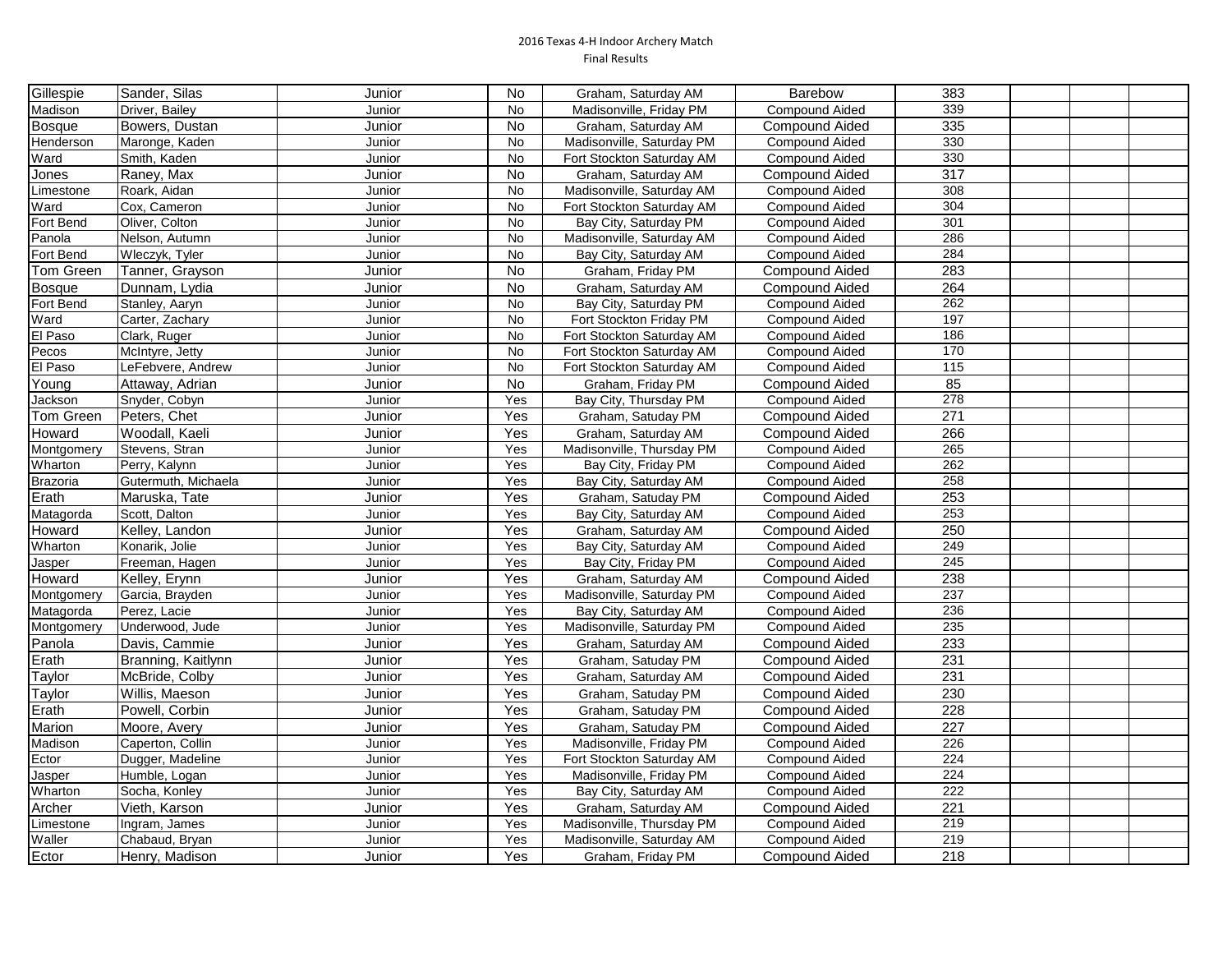| Gillespie     | Sander, Silas       | Junior       | No        | Graham, Saturday AM       | <b>Barebow</b>        | 383              |  |  |
|---------------|---------------------|--------------|-----------|---------------------------|-----------------------|------------------|--|--|
| Leon          | Van Kampen, Sonny   | Junior       | Yes       | Madisonville, Saturday PM | <b>Compound Aided</b> | 205              |  |  |
| Freestone     | Morgan, Monty       | Junior       | Yes       | Fort Stockton Saturday PM | <b>Compound Aided</b> | 202              |  |  |
| Calhoun       | Chandler, Alexis    | Junior       | Yes       | Bay City, Saturday AM     | <b>Compound Aided</b> | 192              |  |  |
| Floyd         | Weekes, William     | Junior       | Yes       | Graham, Satuday PM        | <b>Compound Aided</b> | 192              |  |  |
| Marion        | Shelton, Heath      | Junior       | Yes       | Graham, Satuday PM        | <b>Compound Aided</b> | 181              |  |  |
| Panola        | Moore, Taylor       | Junior       | Yes       | Madisonville, Saturday AM | <b>Compound Aided</b> | 179              |  |  |
| Jones         | Reyna, McKenzie     | Junior       | Yes       | Graham, Saturday AM       | <b>Compound Aided</b> | 170              |  |  |
| Dickens       | Abbott, Preston     | Junior       | Yes       | Graham, Satuday PM        | <b>Compound Aided</b> | 169              |  |  |
| <b>Bosque</b> | Gary, Luke          | Junior       | Yes       | Graham, Saturday AM       | <b>Compound Aided</b> | 164              |  |  |
| Pecos         | Davis, Kali         | Junior       | Yes       | Fort Stockton Friday PM   | <b>Compound Aided</b> | 158              |  |  |
| Wilson        | Ferrell, Bryce      | Junior       | Yes       | Madisonville, Saturday PM | <b>Compound Aided</b> | 157              |  |  |
| Williamson    | Salzmann, Secilia   | Junior       | Yes       | Madisonville, Saturday PM | <b>Compound Aided</b> | 147              |  |  |
| Leon          | Van Kampen, Kassie  | Junior       | Yes       | Madisonville, Saturday PM | <b>Compound Aided</b> | 136              |  |  |
| Shackelford   | Hise, Ellis         | Junior       | Yes       | Graham, Friday PM         | <b>Compound Aided</b> | $\overline{133}$ |  |  |
| Archer        | Vieth, Kensley      | Junior       | Yes       | Graham, Saturday AM       | <b>Compound Aided</b> | 131              |  |  |
| Ector         | Aguirre, Joaquin    | Junior       | Yes       | Fort Stockton Saturday AM | <b>Compound Aided</b> | 117              |  |  |
| Leon          | Galbraith, Warner   | Junior       | Yes       | Madisonville, Thursday PM | <b>Compound Aided</b> | 35               |  |  |
| Midland       | Hoover, Brantly     | Intermediate | No        | Fort Stockton Friday PM   | <b>Compound Aided</b> | 579              |  |  |
| Henderson     | Varos, Leo          | Intermediate | No        | Madisonville, Friday PM   | <b>Compound Aided</b> | 574              |  |  |
| Grimes        | Young, Kaitlyn      | Intermediate | No        | Madisonville, Friday PM   | <b>Compound Aided</b> | 571              |  |  |
| Pecos         | Noelke, Quenten     | Intermediate | No        | Fort Stockton Friday PM   | <b>Compound Aided</b> | 564              |  |  |
| Montgomery    | Gonzales, Jacob     | Intermediate | No        | Madisonville, Saturday PM | <b>Compound Aided</b> | 562              |  |  |
| Montgomery    | Rivard, Grayson     | Intermediate | No        | Madisonville, Friday PM   | <b>Compound Aided</b> | 551              |  |  |
| Panola        | Scott, Nathan       | Intermediate | No        | Madisonville, Saturday AM | <b>Compound Aided</b> | 551              |  |  |
| Midland       | Fisher, Ella        | Intermediate | No        | Fort Stockton Saturday PM | <b>Compound Aided</b> | 548              |  |  |
| Montgomery    | Baker, James        | Intermediate | No        | Madisonville, Saturday PM | <b>Compound Aided</b> | 547              |  |  |
| Uvalde        | Stewart, Micah      | Intermediate | No        | Bay City, Saturday AM     | <b>Compound Aided</b> | 538              |  |  |
| Tom Green     | Rangel, Cie         | Intermediate | No        | Graham, Satuday PM        | <b>Compound Aided</b> | 535              |  |  |
| Montgomery    | Rivard, Devon       | Intermediate | <b>No</b> | Madisonville, Friday PM   | <b>Compound Aided</b> | 533              |  |  |
| Jackson       | Karl, Tayte         | Intermediate | <b>No</b> | Bay City, Thursday PM     | <b>Compound Aided</b> | 531              |  |  |
| Ellis         | Hinz, Hunter        | Intermediate | No        | Graham, Saturday AM       | <b>Compound Aided</b> | 530              |  |  |
| Madison       | Driver, Blake       | Intermediate | No        | Madisonville, Friday PM   | <b>Compound Aided</b> | 529              |  |  |
| Madison       | Longoria, Austin    | Intermediate | No        | Madisonville, Friday PM   | <b>Compound Aided</b> | 514              |  |  |
| Cooke         | Kirkpatrick, Hannah | Intermediate | No        | Graham, Satuday PM        | <b>Compound Aided</b> | 513              |  |  |
| Panola        | Davis, Marlin       | Intermediate | No        | Graham, Saturday AM       | <b>Compound Aided</b> | 508              |  |  |
| Panola        | Nelson, James       | Intermediate | No        | Madisonville, Saturday AM | <b>Compound Aided</b> | 508              |  |  |
| Milam         | Preusse, Corbin     | Intermediate | <b>No</b> | Graham, Satuday PM        | Compound Aided        | 506              |  |  |
| Wharton       | Skow, Reagan        | Intermediate | No        | Bay City, Saturday AM     | <b>Compound Aided</b> | 502              |  |  |
| Bastrop       | Vasquez, Jonathan   | Intermediate | No        | Madisonville, Friday PM   | <b>Compound Aided</b> | 491              |  |  |
| Jackson       | Budd, Waylon        | Intermediate | No        | Bay City, Saturday AM     | <b>Compound Aided</b> | 491              |  |  |
| El Paso       | Clark, Colton       | Intermediate | No        | Fort Stockton Saturday AM | Compound Aided        | 488              |  |  |
| Shackelford   | Waggoner, Corbin    | Intermediate | <b>No</b> | Graham, Friday PM         | <b>Compound Aided</b> | 486              |  |  |
| Somervell     | Dunson'Gray, Dakota | Intermediate | <b>No</b> | Graham, Saturday AM       | <b>Compound Aided</b> | 484              |  |  |
| Midland       | Cowan, Tab          | Intermediate | No        | Fort Stockton Friday PM   | <b>Compound Aided</b> | 473              |  |  |
| Leon          | Phillips, Madeleine | Intermediate | No        | Madisonville, Saturday AM | <b>Compound Aided</b> | 469              |  |  |
| Milam         | Warren, Dawson      | Intermediate | No        | Madisonville, Saturday AM | Compound Aided        | 469              |  |  |
| Anderson      | Broyles, Dillan     | Intermediate | <b>No</b> | Madisonville, Friday PM   | <b>Compound Aided</b> | 464              |  |  |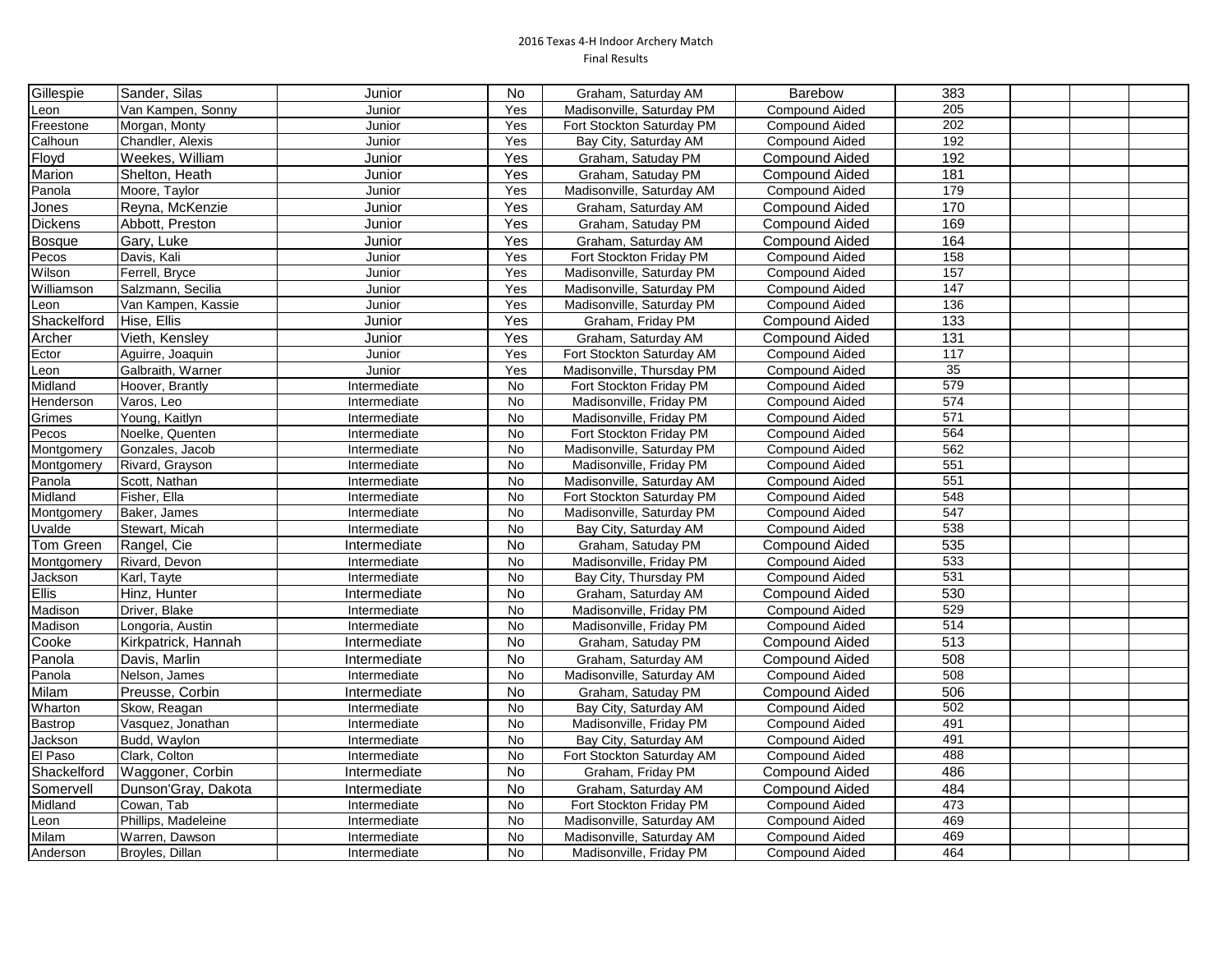| Gillespie      | Sander, Silas        | Junior       | No        | Graham, Saturday AM       | <b>Barebow</b>        | 383 |  |  |
|----------------|----------------------|--------------|-----------|---------------------------|-----------------------|-----|--|--|
| Madison        | Cannon, Jonathan     | Intermediate | No        | Madisonville, Friday PM   | Compound Aided        | 461 |  |  |
| Ector          | Dugger, Dillon       | Intermediate | No        | Fort Stockton Saturday AM | <b>Compound Aided</b> | 460 |  |  |
| Matagorda      | Eidlebach, Caleb     | Intermediate | No        | Bay City, Thursday PM     | <b>Compound Aided</b> | 460 |  |  |
| Anderson       | Bowman, Mckenna      | Intermediate | No.       | Madisonville, Thursday PM | <b>Compound Aided</b> | 450 |  |  |
| Ector          | Aguirre, Daniel      | Intermediate | No        | Fort Stockton Saturday AM | <b>Compound Aided</b> | 447 |  |  |
| Matagorda      | Villa, Naudia        | Intermediate | No.       | Bay City, Saturday PM     | <b>Compound Aided</b> | 446 |  |  |
| Cooke          | Trammell, Cameron    | Intermediate | No        | Graham, Saturday AM       | <b>Compound Aided</b> | 445 |  |  |
| <b>Dickens</b> | Jenkins, Eli         | Intermediate | No        | Graham, Friday PM         | <b>Compound Aided</b> | 443 |  |  |
| Leon           | Burroughs, Tanner    | Intermediate | No        | Madisonville, Thursday PM | <b>Compound Aided</b> | 441 |  |  |
| Dewitt         | Webb, Sheela         | Intermediate | No        | Bay City, Saturday PM     | <b>Compound Aided</b> | 440 |  |  |
| Ward           | Carter, Braeden      | Intermediate | No        | Fort Stockton Friday PM   | <b>Compound Aided</b> | 437 |  |  |
| Cooke          | Trammell, Ethan      | Intermediate | No        | Graham, Saturday AM       | <b>Compound Aided</b> | 431 |  |  |
| <b>Bosque</b>  | Brown, Michelle      | Intermediate | No        | Graham, Saturday AM       | <b>Compound Aided</b> | 428 |  |  |
| <b>Dickens</b> | Jenkins, Maggie      | Intermediate | No        | Graham, Friday PM         | <b>Compound Aided</b> | 428 |  |  |
| Anderson       | Davis, Erin          | Intermediate | No        | Madisonville, Saturday AM | <b>Compound Aided</b> | 427 |  |  |
| Matagorda      | Horton, Ayden        | Intermediate | No        | Bay City, Saturday AM     | <b>Compound Aided</b> | 426 |  |  |
| Shackelford    | Hise, Johnnie        | Intermediate | <b>No</b> | Graham, Friday PM         | <b>Compound Aided</b> | 423 |  |  |
| Matagorda      | Sones, Jackson       | Intermediate | <b>No</b> | Bay City, Friday PM       | <b>Compound Aided</b> | 422 |  |  |
| Madison        | Caperton, Madilynn   | Intermediate | <b>No</b> | Madisonville, Friday PM   | <b>Compound Aided</b> | 421 |  |  |
| Callahan       | Wright, McKinsey     | Intermediate | <b>No</b> | Graham, Saturday AM       | <b>Compound Aided</b> | 416 |  |  |
| Calhoun        | Chandler, Destiny    | Intermediate | <b>No</b> | Bay City, Saturday AM     | <b>Compound Aided</b> | 399 |  |  |
| Jones          | Gandy, Cheyanne      | Intermediate | <b>No</b> | Graham, Satuday PM        | <b>Compound Aided</b> | 399 |  |  |
| Anderson       | Harris, Kristen      | Intermediate | No        | Madisonville, Saturday AM | <b>Compound Aided</b> | 397 |  |  |
| Wharton        | Socha, Tylar         | Intermediate | <b>No</b> | Bay City, Saturday AM     | <b>Compound Aided</b> | 396 |  |  |
| Midland        | Hinojosa, David      | Intermediate | <b>No</b> | Graham, Satuday PM        | <b>Compound Aided</b> | 392 |  |  |
| Leon           | Brem, Samantha       | Intermediate | <b>No</b> | Madisonville, Saturday PM | <b>Compound Aided</b> | 387 |  |  |
| Leon           | Hull, Leanna         | Intermediate | No        | Madisonville, Thursday PM | Compound Aided        | 387 |  |  |
| <b>Bosque</b>  | Brown, Hannah        | Intermediate | <b>No</b> | Graham. Saturdav AM       | <b>Compound Aided</b> | 382 |  |  |
| Pecos          | Davis, Paul          | Intermediate | <b>No</b> | Fort Stockton Friday PM   | <b>Compound Aided</b> | 368 |  |  |
| Midland        | Kelley, Layne        | Intermediate | <b>No</b> | Madisonville, Friday PM   | <b>Compound Aided</b> | 366 |  |  |
| Young          | Rudolph, Dylon       | Intermediate | No        | Graham, Saturday AM       | <b>Compound Aided</b> | 357 |  |  |
| Ward           | Cox, Christopher     | Intermediate | No        | Fort Stockton Saturday AM | <b>Compound Aided</b> | 355 |  |  |
| Dickens        | White, Jaxon         | Intermediate | No        | Graham, Friday PM         | <b>Compound Aided</b> | 342 |  |  |
| Matagorda      | Vandenbergh, Rylee   | Intermediate | No        | Bay City, Saturday AM     | <b>Compound Aided</b> | 336 |  |  |
| Swisher        | Walker, James        | Intermediate | No        | Fort Stockton Saturday PM | <b>Compound Aided</b> | 334 |  |  |
| Jasper         | Humble, Bailey       | Intermediate | No        | Bay City, Saturday AM     | <b>Compound Aided</b> | 317 |  |  |
| Wharton        | Bronikowsky, Dylan   | Intermediate | No        | Bay City, Saturday PM     | <b>Compound Aided</b> | 308 |  |  |
| Midland        | Gray, Bryce          | Intermediate | No        | Graham, Satuday PM        | <b>Compound Aided</b> | 306 |  |  |
| Callahan       | Gollihar, Madelyn    | Intermediate | No        | Graham, Satuday PM        | <b>Compound Aided</b> | 259 |  |  |
| Johnson        | Briggs, Rhianna      | Intermediate | <b>No</b> | Graham, Satuday PM        | <b>Compound Aided</b> | 248 |  |  |
| Brazos         | Nolen, Joshua        | Intermediate | No        | Madisonville, Friday PM   | <b>Compound Aided</b> | 237 |  |  |
| El Paso        | Hernandez, Dominique | Intermediate | No        | Fort Stockton Saturday AM | <b>Compound Aided</b> | 229 |  |  |
| Howard         | Muller, Jordon       | Intermediate | No        | Graham, Saturday AM       | Compound Aided        | 202 |  |  |
| Ward           | Locke, Marilyn       | Intermediate | No        | Fort Stockton Saturday AM | <b>Compound Aided</b> | 198 |  |  |
| Runnels        | Grimes, Scarlett     | Intermediate | No        | Graham, Satuday PM        | <b>Compound Aided</b> | 120 |  |  |
| Goliad         | Kraatz, Jackson      | Intermediate | Yes       | Bay City, Saturday PM     | <b>Compound Aided</b> | 502 |  |  |
| Hopkins        | Stewart, Geoffrev    | Intermediate | Yes       | Graham, Satuday PM        | <b>Compound Aided</b> | 492 |  |  |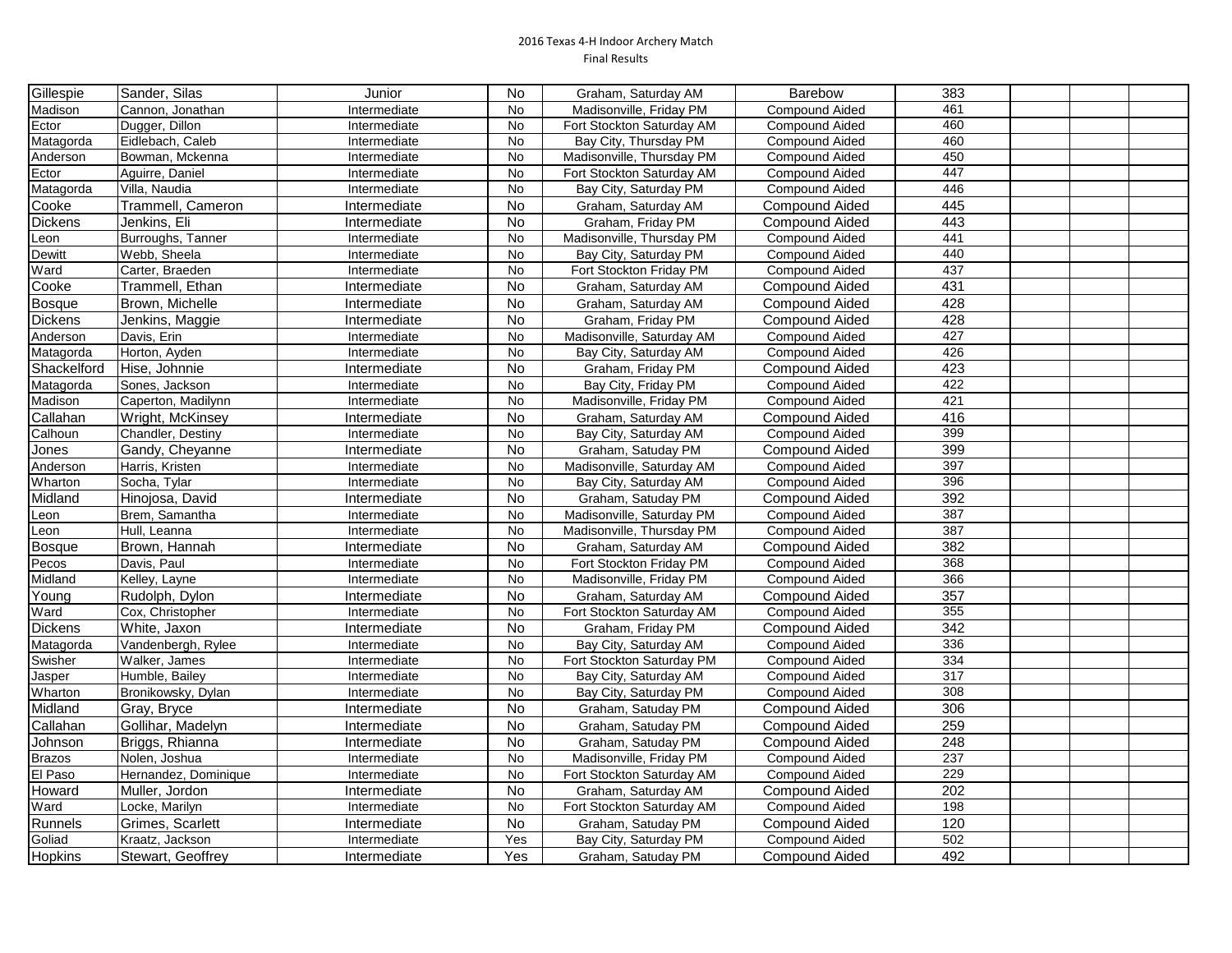| Gillespie     | Sander, Silas       | Junior       | No        | Graham, Saturday AM       | <b>Barebow</b>        | 383 |            |         |  |
|---------------|---------------------|--------------|-----------|---------------------------|-----------------------|-----|------------|---------|--|
| Wilson        | Kosub, Clayton      | Intermediate | Yes       | Madisonville, Saturday PM | Compound Aided        | 457 |            |         |  |
| Goliad        | Kraatz, Truman      | Intermediate | Yes       | Bay City, Saturday PM     | <b>Compound Aided</b> | 441 |            |         |  |
| Jasper        | Humble, kaleb       | Intermediate | Yes       | Bay City, Saturday AM     | <b>Compound Aided</b> | 407 |            |         |  |
| Panola        | Page, Jaycee        | Intermediate | Yes       | Madisonville, Saturday AM | <b>Compound Aided</b> | 328 |            |         |  |
| Montgomery    | Auger, Caden        | Intermediate | Yes       | Madisonville, Saturday PM | <b>Compound Aided</b> | 308 |            |         |  |
| Erath         | Starnes, Shanna     | Intermediate | Yes       | Graham, Satuday PM        | <b>Compound Aided</b> | 302 |            |         |  |
| Leon          | Galbraith, Nicholas | Intermediate | Yes       | Madisonville, Thursday PM | <b>Compound Aided</b> | 291 |            |         |  |
| Grimes        | Atkinson, Autumn    | Intermediate | Yes       | Madisonville, Saturday PM | <b>Compound Aided</b> | 269 |            |         |  |
| Wichita       | Stade, Elijah       | Intermediate | Yes       | Graham, Saturday AM       | Compound Aided        | 202 |            |         |  |
| <b>Burnet</b> | Dunegan, Isabella   | Intermediate | Yes       | Graham, Satuday PM        | <b>Compound Aided</b> | 180 |            |         |  |
| Collin        | Barber, James       | Intermediate | Yes       | Graham, Satuday PM        | <b>Compound Aided</b> | 124 |            |         |  |
| Anderson      | Bass, Ramsey        | Senior I     | No        | Madisonville, Thursday PM | <b>Compound Aided</b> | 591 |            |         |  |
| Matagorda     | Woolsey, Madison    | Senior I     | <b>No</b> | Bay City, Thursday PM     | <b>Compound Aided</b> | 578 | $#$ of 10s |         |  |
| Victoria      | Elkins, Ryan        | Senior I     | No        | Bay City, Thursday PM     | <b>Compound Aided</b> | 573 | 39         |         |  |
| Lubbock       | Barnwell, John      | Senior I     | No        | Fort Stockton Saturday PM | <b>Compound Aided</b> | 573 | 36         |         |  |
| Shackelford   | Davis, Braden       | Senior I     | No        | Graham, Saturday AM       | <b>Compound Aided</b> | 562 |            |         |  |
| Madison       | Wells, Hunter       | Senior I     | No        | Madisonville, Thursday PM | <b>Compound Aided</b> | 560 |            |         |  |
| Milam         | Dean, Patrick       | Senior I     | <b>No</b> | Madisonville, Saturday AM | <b>Compound Aided</b> | 560 |            |         |  |
| Matagorda     | Vandenbergh, Brooke | Senior I     | <b>No</b> | Bay City, Thursday PM     | <b>Compound Aided</b> | 559 |            |         |  |
| Limestone     | Roark, Brendan      | Senior I     | <b>No</b> | Madisonville, Saturday AM | <b>Compound Aided</b> | 553 |            |         |  |
| Limestone     | Owens, Roy          | Senior I     | No        | Madisonville, Thursday PM | Compound Aided        | 547 |            |         |  |
| Cooke         | Walker, Jack        | Senior I     | No        | Graham, Satuday PM        | <b>Compound Aided</b> | 530 |            |         |  |
| Henderson     | Hall, Tyler         | Senior I     | No        | Graham, Satuday PM        | <b>Compound Aided</b> | 526 |            |         |  |
| Midland       | Hinojosa, Gilbert   | Senior I     | No        | Graham, Satuday PM        | <b>Compound Aided</b> | 526 |            |         |  |
| Milam         | Preusse, Corey      | Senior I     | <b>No</b> | Graham, Satuday PM        | <b>Compound Aided</b> | 521 |            |         |  |
| <b>Ellis</b>  | Sanders, Jackson    | Senior I     | No        | Graham, Satuday PM        | <b>Compound Aided</b> | 519 |            |         |  |
| Liberty       | Crump, Morgan       | Senior I     | No        | Bay City, Saturday AM     | <b>Compound Aided</b> | 498 |            |         |  |
| Matagorda     | Leadford, Shelby    | Senior I     | No        | Bay City, Thursday PM     | <b>Compound Aided</b> | 493 |            |         |  |
| Matagorda     | Marroquin, Kelsey   | Senior I     | No        | Bay City, Thursday PM     | <b>Compound Aided</b> | 493 |            |         |  |
| Ector         | Shreves, Noah       | Senior I     | No        | Fort Stockton Friday PM   | <b>Compound Aided</b> | 471 |            |         |  |
| Midland       | Builta, Chelsi      | Senior I     | No        | Fort Stockton Friday PM   | <b>Compound Aided</b> | 466 |            |         |  |
| Fort Bend     | Culpepper, Will     | Senior I     | No        | Bay City, Saturday PM     | <b>Compound Aided</b> | 449 |            |         |  |
| Marion        | Carter, Justin      | Senior I     | <b>No</b> | Graham, Satuday PM        | <b>Compound Aided</b> | 441 |            |         |  |
| Matagorda     | Marroquin, Kaitlyn  | Senior I     | No        | Bay City, Thursday PM     | <b>Compound Aided</b> | 419 |            |         |  |
| Madison       | Caperton, Malinda   | Senior I     | No        | Madisonville, Friday PM   | <b>Compound Aided</b> | 414 |            |         |  |
| Milam         | Warren, Jaedon      | Senior I     | No        | Madisonville, Saturday AM | <b>Compound Aided</b> | 414 |            |         |  |
| Somervell     | Williams, Ashlyn    | Senior I     | No        | Graham, Satuday PM        | Compound Aided        | 355 |            |         |  |
| Matagorda     | Jackson, Heather    | Senior I     | No        | Bay City, Thursday PM     | <b>Compound Aided</b> | 287 |            |         |  |
| Brazoria      | Dortch, Caleb       | Senior I     | No        | Bay City, Friday PM       | <b>Compound Aided</b> | 248 |            |         |  |
| El Paso       | Ball, Kyler         | Senior I     | Yes       | Fort Stockton Saturday AM | Compound Aided        | 392 |            |         |  |
| Erath         | Starnes, Nathan     | Senior I     | Yes       | Graham, Satuday PM        | <b>Compound Aided</b> | 344 |            |         |  |
| Grimes        | Libby, Cheyenne     | Senior I     | Yes       | Madisonville, Thursday PM | Compound Aided        | 316 |            |         |  |
| Montgomery    | Gonzales, John      | Senior II    | No        | Madisonville, Saturday PM | <b>Compound Aided</b> | 594 | $#$ of 10s | # of 9s |  |
| Henderson     | Cooper, Amanda      | Senior II    | No        | Madisonville, Saturday PM | Compound Aided        | 565 | 29         | 28      |  |
| Waller        | Franklin, Samantha  | Senior II    | No        | Madisonville, Friday PM   | <b>Compound Aided</b> | 565 | 29         | 27      |  |
| Panola        | Whitaker, Brandon   | Senior II    | <b>No</b> | Madisonville, Saturday AM | <b>Compound Aided</b> | 562 |            |         |  |
| Jackson       | Mercer, Lance       | Senior II    | No        | Bay City, Friday PM       | <b>Compound Aided</b> | 559 |            |         |  |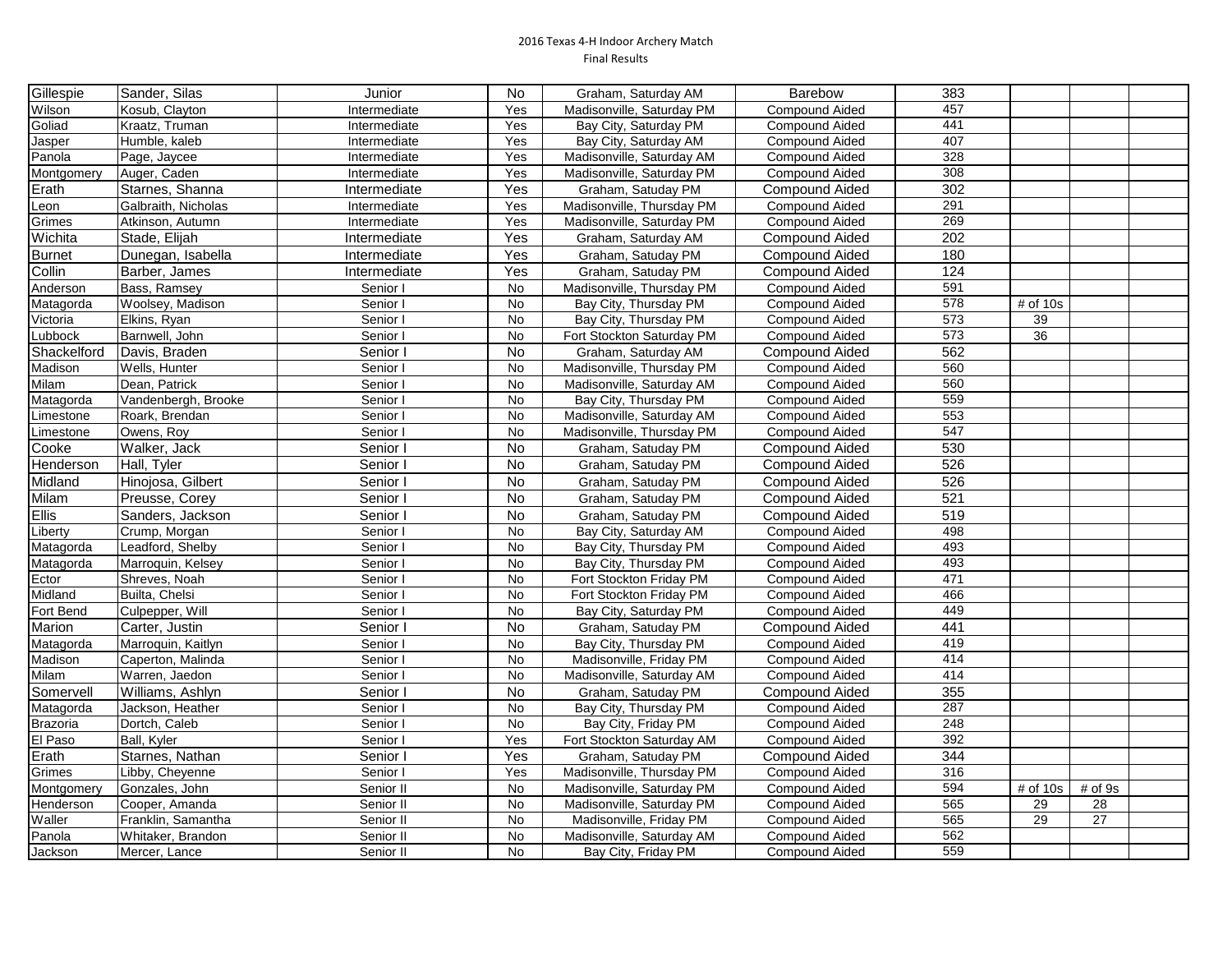| Gillespie       | Sander, Silas       | Junior       | No.       | Graham, Saturday AM       | Barebow                 | 383              |  |  |
|-----------------|---------------------|--------------|-----------|---------------------------|-------------------------|------------------|--|--|
| Midland         | Cowan, Luke         | Senior II    | No        | Fort Stockton Friday PM   | <b>Compound Aided</b>   | 552              |  |  |
| Howard          | Paredez, Andrew     | Senior II    | <b>No</b> | Graham, Saturday AM       | <b>Compound Aided</b>   | 550              |  |  |
| Waller          | Franklin, Catherin  | Senior II    | No        | Madisonville, Friday PM   | Compound Aided          | 548              |  |  |
| Panola          | Robinson, Cody      | Senior II    | No        | Madisonville, Saturday AM | <b>Compound Aided</b>   | 545              |  |  |
| Limestone       | Morris, Cierra      | Senior II    | No        | Madisonville, Thursday PM | Compound Aided          | 544              |  |  |
| <b>Bosque</b>   | Bowers, Bailey      | Senior II    | <b>No</b> | Graham, Saturday AM       | <b>Compound Aided</b>   | 536              |  |  |
| Panola          | Robinson, Tanner    | Senior II    | No        | Madisonville, Saturday AM | Compound Aided          | 536              |  |  |
| Young           | Williams, Jacob     | Senior II    | No        | Graham, Saturday AM       | <b>Compound Aided</b>   | 522              |  |  |
| Marion          | Moore, Jessica      | Senior II    | <b>No</b> | Graham, Satuday PM        | <b>Compound Aided</b>   | 514              |  |  |
| Collin          | Carroll. Brian      | Senior II    | No        | Graham, Saturday AM       | <b>Compound Aided</b>   | 512              |  |  |
| <b>Bosque</b>   | Mitchell, Codi      | Senior II    | <b>No</b> | Graham, Saturday AM       | <b>Compound Aided</b>   | 501              |  |  |
| <b>Dickens</b>  | Dominey, Cole       | Senior II    | No        | Graham, Friday PM         | <b>Compound Aided</b>   | 494              |  |  |
| Matagorda       | Huffman, Daniel     | Senior II    | No        | Bay City, Thursday PM     | <b>Compound Aided</b>   | 491              |  |  |
| Fort Bend       | Stanley, Jake       | Senior II    | No        | Bay City, Saturday PM     | Compound Aided          | 484              |  |  |
| <b>Brazos</b>   | Perez, Annie        | Senior II    | No        | Graham, Satuday PM        | Compound Aided          | 482              |  |  |
| <b>Ellis</b>    | Edwards Jr. Michael | Senior II    | <b>No</b> | Graham, Saturday AM       | <b>Compound Aided</b>   | 481              |  |  |
| El Paso         | Keys, Chad          | Senior II    | <b>No</b> | Fort Stockton Saturday AM | <b>Compound Aided</b>   | 471              |  |  |
| Lubbock         | Barnhill, James     | Senior II    | No        | Fort Stockton Saturday PM | Compound Aided          | 470              |  |  |
| Pecos           | Grigsby, Colby      | Senior II    | <b>No</b> | Graham, Saturday AM       | <b>Compound Aided</b>   | 468              |  |  |
| Henderson       | Walker, Justin      | Senior II    | <b>No</b> | Graham, Satuday PM        | <b>Compound Aided</b>   | 465              |  |  |
| Dewitt          | Vavrusa, Braxton    | Senior II    | No        | Bay City, Thursday PM     | Compound Aided          | 457              |  |  |
| Collin          | Milam, Kayla        | Senior II    | No        | Graham, Satuday PM        | <b>Compound Aided</b>   | 399              |  |  |
| Waller          | Haddox, Nicholas    | Senior II    | Yes       | Madisonville, Saturday AM | Compound Aided          | 529              |  |  |
| Tom Green       | Ingalls, BENJAMIN   | Senior II    | Yes       | Graham, Satuday PM        | <b>Compound Aided</b>   | 434              |  |  |
| Henderson       | Martinez, Asia      | Senior II    | Yes       | Graham, Satuday PM        | Compound Aided          | 324              |  |  |
| Wichita         | Stade, Malachi      | Senior II    | Yes       | Graham, Satuday PM        | <b>Compound Aided</b>   | 280              |  |  |
| Wichita         | Brockriede, Landon  | Junior       | <b>No</b> | Graham, Saturday AM       | <b>Compound Unaided</b> | 147              |  |  |
| Ward            | Carter, Zachary     | Junior       | No        | Fort Stockton Saturday PM | <b>Compound Unaided</b> | 100              |  |  |
| Wichita         | Osborne II, William | Junior       | No        | Graham, Saturday AM       | <b>Compound Unaided</b> | 86               |  |  |
| Wichita         | Huffstutler, Blaze  | Junior       | No        | Graham, Satuday PM        | <b>Compound Unaided</b> | 50               |  |  |
| Grimes          | Bollom, Hope        | Junior       | Yes       | Madisonville, Thursday PM | <b>Compound Unaided</b> | 261              |  |  |
| <b>Brazos</b>   | Dominy, Reily       | Junior       | Yes       | Madisonville, Friday PM   | <b>Compound Unaided</b> | 143              |  |  |
| <b>Burleson</b> | Pace, Kyler         | Junior       | Yes       | Madisonville, Thursday PM | <b>Compound Unaided</b> | $\overline{132}$ |  |  |
| Shackelford     | Lewis, Phoebe       | Junior       | Yes       | Graham, Friday PM         | <b>Compound Unaided</b> | 79               |  |  |
| Callahan        | Keith, David        | Junior       | Yes       | Graham, Saturday AM       | <b>Compound Unaided</b> | 49               |  |  |
| Bexar           | Rigdon, Gregory     | Intermediate | <b>No</b> | Bay City, Saturday PM     | <b>Compound Unaided</b> | 380              |  |  |
| Anderson        | Harris, Christopher | Intermediate | No        | Madisonville, Saturday AM | <b>Compound Unaided</b> | 375              |  |  |
| Ward            | Carter, Braeden     | Intermediate | No        | Fort Stockton Saturday AM | <b>Compound Unaided</b> | 113              |  |  |
| Wichita         | Owen, Charisma      | Intermediate | No        | Graham, Friday PM         | <b>Compound Unaided</b> | 106              |  |  |
| Baylor          | Page, Grace         | Intermediate | No        | Graham, Saturday AM       | <b>Compound Unaided</b> | $71$             |  |  |
| Wichita         | Hood. Devon         | Intermediate | No        | Graham, Satuday PM        | <b>Compound Unaided</b> | 61               |  |  |
| Wichita         | Buchanan, Sage      | Intermediate | <b>No</b> | Graham, Saturday AM       | <b>Compound Unaided</b> | $\overline{54}$  |  |  |
| Grimes          | Chapman, Adriana    | Intermediate | Yes       | Madisonville, Thursday PM | <b>Compound Unaided</b> | 313              |  |  |
| Wichita         | Brockriede, Rachel  | Intermediate | Yes       | Graham, Saturday AM       | <b>Compound Unaided</b> | 188              |  |  |
| Clay            | Freeland, Kutter    | Intermediate | Yes       | Graham, Friday PM         | <b>Compound Unaided</b> | 142              |  |  |
| Johnson         | Whitehead, Jordan   | Intermediate | Yes       | Graham, Saturday AM       | <b>Compound Unaided</b> | $\overline{22}$  |  |  |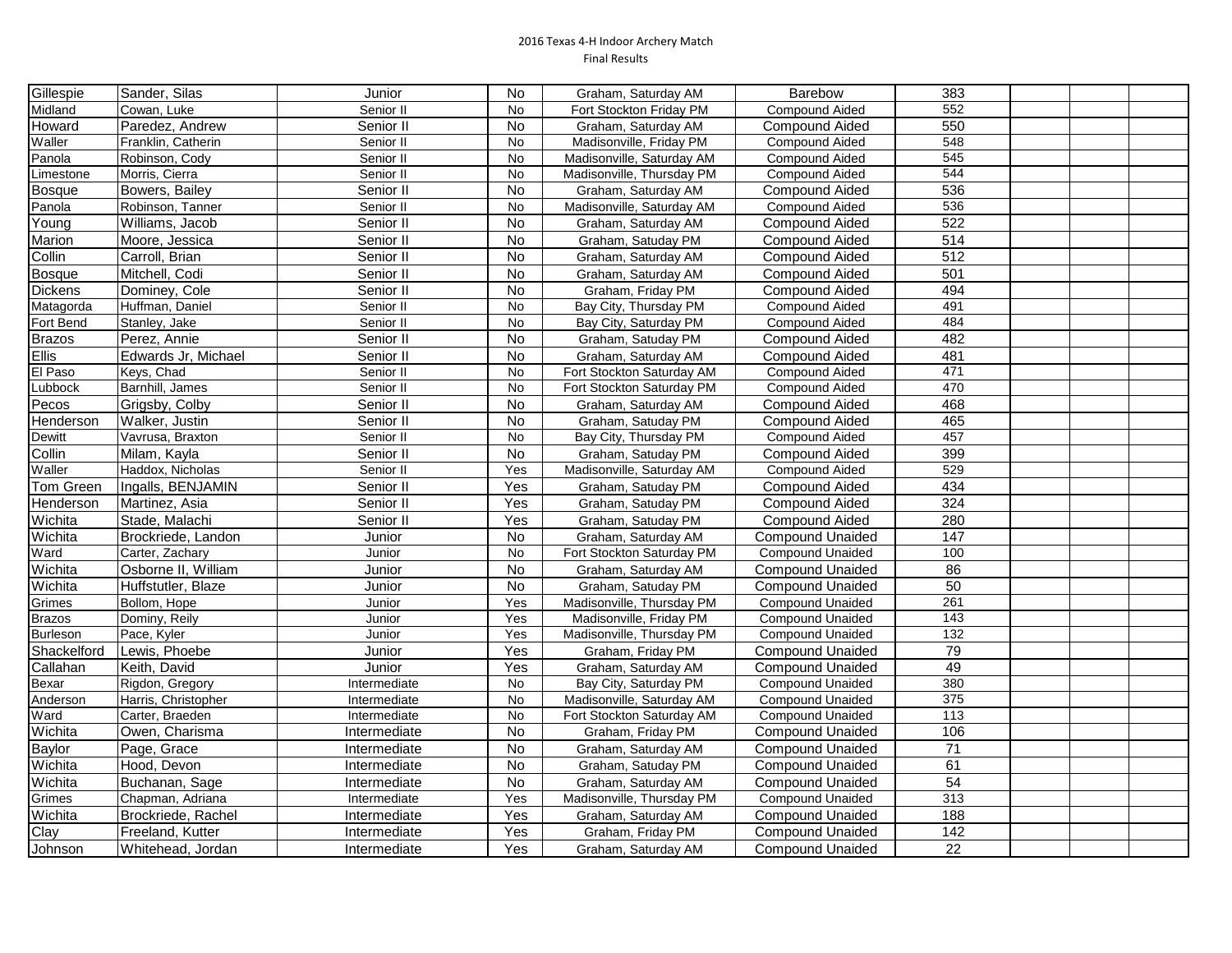| Gillespie       | Sander, Silas        | Junior       | No        | Graham, Saturday AM       | Barebow                 | 383              |             |         |           |
|-----------------|----------------------|--------------|-----------|---------------------------|-------------------------|------------------|-------------|---------|-----------|
| Floyd           | Graham, Rachel       | Senior I     | No        | Graham, Friday PM         | <b>Compound Unaided</b> | 241              |             |         |           |
| El Paso         | Lane, Chyna          | Senior I     | No        | Fort Stockton Saturday AM | Compound Unaided        | 160              |             |         |           |
| Callahan        | Keith, Sadie         | Senior I     | No        | Graham, Saturday AM       | <b>Compound Unaided</b> | 104              |             |         |           |
| Tom Green       | Andrews, Ryan        | Junior       | <b>No</b> | Graham, Satuday PM        | <b>NASP</b>             | 264              |             |         |           |
| Ward            | Carter, Zachary      | Junior       | <b>No</b> | Fort Stockton Saturday AM | <b>NASP</b>             | 166              |             |         |           |
| Bastrop         | Barrington, Kaitlyn  | Junior       | <b>No</b> | Bay City, Thursday PM     | <b>NASP</b>             | 92               | $#$ of 10s  | # of 9s | $#$ of 8s |
| Andrews         | Drake, Jayden        | Junior       | <b>No</b> | Fort Stockton Saturday PM | <b>NASP</b>             | 47               | $\mathbf 0$ | 0       |           |
| Young           | Whittenburg, Kazhual | Junior       | No        | Graham, Satuday PM        | <b>NASP</b>             | $\overline{47}$  | $\mathbf 0$ | 0       | 0         |
| Andrews         | Hill, Seth           | Junior       | No        | Fort Stockton Saturday PM | <b>NASP</b>             | 13               |             |         |           |
| Baylor          | Smart, William       | Junior       | Yes       | Graham, Satuday PM        | <b>NASP</b>             | $\overline{218}$ |             |         |           |
| Wichita         | Anzaldua, Ayden      | Junior       | Yes       | Graham, Saturday AM       | <b>NASP</b>             | 201              |             |         |           |
| Wichita         | Donaghey, Nathaniel  | Junior       | Yes       | Graham, Satuday PM        | <b>NASP</b>             | 198              |             |         |           |
| <b>Baylor</b>   | Daniel, Cooper       | Junior       | Yes       | Graham, Satuday PM        | <b>NASP</b>             | 190              |             |         |           |
| Gillespie       | Sander, Gabriella    | Junior       | Yes       | Graham, Saturday AM       | <b>NASP</b>             | 183              |             |         |           |
| Limestone       | Champion, River      | Junior       | Yes       | Madisonville, Saturday AM | <b>NASP</b>             | 182              |             |         |           |
| Pecos           | Downing, Sawyer      | Junior       | Yes       |                           | <b>NASP</b>             | 178              |             |         |           |
| Pecos           | Baker, Zane          | Junior       | Yes       | Fort Stockton Saturday AM | <b>NASP</b>             | 175              |             |         |           |
| Pecos           | Ramirez, Jeremiah    | Junior       | Yes       | Fort Stockton Friday PM   | <b>NASP</b>             | 166              |             |         |           |
| Waller          | Haddox, Cecilia      | Junior       | Yes       | Madisonville, Saturday AM | <b>NASP</b>             | 142              |             |         |           |
| Johnson         | Tate, Keleigh        | Junior       | Yes       | Graham, Saturday AM       | <b>NASP</b>             | 137              |             |         |           |
| Jackson         | Wilfert, Laurel      | Junior       | Yes       | Bay City, Saturday PM     | <b>NASP</b>             | 130              |             |         |           |
| Wichita         | Gilbert, Andrew      | Junior       | Yes       | Graham, Saturday AM       | <b>NASP</b>             | 103              |             |         |           |
| Pecos           | Sandoval, Herminone  | Junior       | Yes       | Fort Stockton Saturday PM | <b>NASP</b>             | 102              |             |         |           |
| El Paso         | Ball, Logan          | Junior       | Yes       | Fort Stockton Saturday AM | <b>NASP</b>             | 96               |             |         |           |
| <b>Brazoria</b> | Remmers, Jackson     | Junior       | Yes       | Bay City, Saturday PM     | <b>NASP</b>             | 90               |             |         |           |
| Pecos           | Sanchez, Ireland     | Junior       | Yes       | Fort Stockton Saturday AM | <b>NASP</b>             | 78               |             |         |           |
| Wichita         | Buchanan, Remi       | Junior       | Yes       | Graham, Saturday AM       | <b>NASP</b>             | 65               |             |         |           |
| Wichita         | Owen, Christian      | Junior       | Yes       | Graham, Friday PM         | <b>NASP</b>             | $\overline{23}$  |             |         |           |
| Brazoria        | LeBouef, Jordan      | Intermediate | No        | Bay City, Friday PM       | <b>NASP</b>             | 472              |             |         |           |
| Travis          | Young, Marie         | Intermediate | No        | Madisonville, Saturday AM | <b>NASP</b>             | 385              |             |         |           |
| Waller          | Richardson, Mason    | Intermediate | No        | Madisonville, Friday PM   | <b>NASP</b>             | 347              |             |         |           |
| Henderson       | Groom, Maggie        | Intermediate | No        | Madisonville, Thursday PM | <b>NASP</b>             | 324              |             |         |           |
| Marion          | Haydel, Victoria     | Intermediate | No        | Graham, Satuday PM        | <b>NASP</b>             | 287              |             |         |           |
| Swisher         | Walker, James        | Intermediate | No        | Fort Stockton Saturday AM | <b>NASP</b>             | 276              |             |         |           |
| Wichita         | Owen, Charisma       | Intermediate | <b>No</b> | Graham, Saturday AM       | <b>NASP</b>             | 239              |             |         |           |
| Fort Bend       | Allen, Preston       | Intermediate | <b>No</b> | Bay City, Saturday AM     | <b>NASP</b>             | 227              |             |         |           |
| Bastrop         | Barrington, Paige    | Intermediate | <b>No</b> | Bay City, Thursday PM     | <b>NASP</b>             | 137              |             |         |           |
| Brazoria        | LeBouef, Seth        | Intermediate | No        | Bay City, Friday PM       | <b>NASP</b>             | 47               |             |         |           |
| Wichita         | Cooper, Erika        | Intermediate | Yes       | Graham, Friday PM         | <b>NASP</b>             | 266              |             |         |           |
| Montgomery      | Meister, Katelyn     | Intermediate | Yes       | Madisonville, Thursday PM | <b>NASP</b>             | 198              |             |         |           |
| Pecos           | Sanchez, Israel      | Intermediate | Yes       | Fort Stockton Saturday AM | <b>NASP</b>             | 169              |             |         |           |
| Tom Green       | Ingalls, KATHARINE   | Intermediate | Yes       | Graham, Satuday PM        | <b>NASP</b>             | 165              |             |         |           |
| Wichita         | Jaster, Zoe          | Intermediate | Yes       | Graham, Saturday AM       | <b>NASP</b>             | 137              |             |         |           |
| Pecos           | Sanchez, Dayjen      | Intermediate | Yes       | Fort Stockton Saturday AM | <b>NASP</b>             | 99               |             |         |           |
| Wichita         | Jaster, Noah         | Intermediate | Yes       | Graham, Saturday AM       | <b>NASP</b>             | 85               |             |         |           |
| Wichita         | Challis, Cameron     | Intermediate | Yes       | Graham. Saturdav AM       | <b>NASP</b>             | 80               |             |         |           |
| Pecos           | Corona, Ricardo      | Intermediate | Yes       | Fort Stockton Saturday AM | <b>NASP</b>             | 67               |             |         |           |